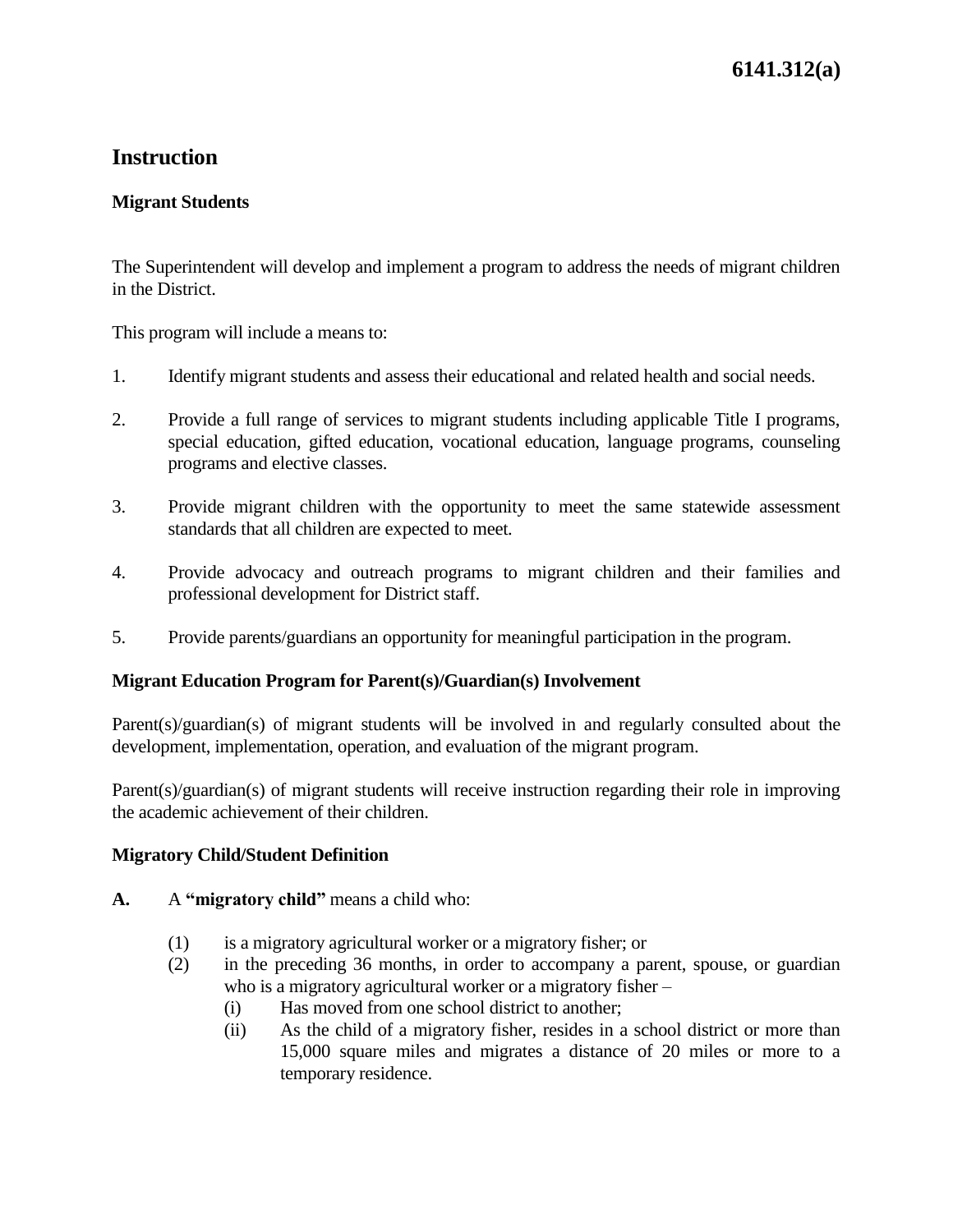# **Instruction**

## **Migrant Students**

## **Migratory Child/Student Definition** (continued)

- **B. Move or Moved** means a change from one residence to another residence that occurs due to economic necessity.
- **C. Migratory Agricultural Worker** means a person has moved from one school district to another in order to obtain temporary employment or seasonal employment in agricultural work, including dairy work.
- **D. Migratory Fisher** means a person who, in the preceding 36 months has moved from one district or another in order to obtain temporary employment or seasonal employment in fishing work.
- Legal Reference: No Child Left Behind Act of 2001, §1301 et seq., 20 U.S.C. §6391 et seq., 34 C.F.R. §200.40 - 200.45.

Federal Register – July 29, 2008 – Final Rule 34 C.F.R. Part 2000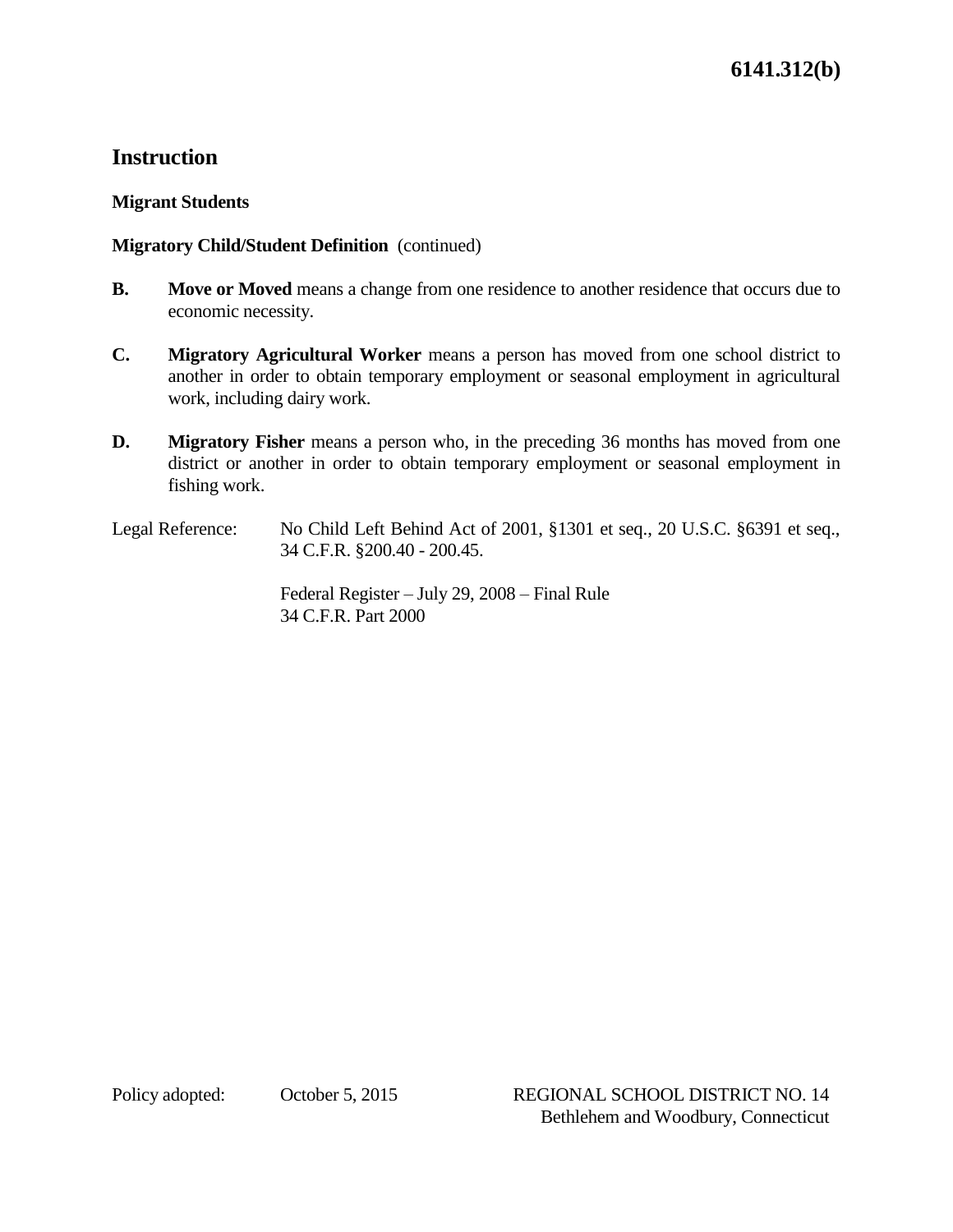# **Programs for Migrant Students - Family Interview Form**

*To be completed by Building Principal or designee: (please print)*

|    | Child 1 Name                                                                                         | <b>Birth Date</b> | Grade                              | School     |  |  |
|----|------------------------------------------------------------------------------------------------------|-------------------|------------------------------------|------------|--|--|
|    | Child 2 Name                                                                                         | <b>Birth Date</b> | Grade                              | School     |  |  |
|    | Child 3 Name                                                                                         | <b>Birth Date</b> | Grade                              | School     |  |  |
|    | Name of Parent/Guardian                                                                              |                   | Language(s)                        |            |  |  |
|    | Telephone Number or other contact information                                                        |                   | <b>Today's Date</b>                |            |  |  |
|    | <b>Needs Assessment</b>                                                                              |                   | <b>Please check response</b>       |            |  |  |
| 1. | Do any of your children have health problems<br>that interfere with their ability to learn? Explain: |                   | Yes<br>N <sub>o</sub>              |            |  |  |
| 2. | In what areas might your child(ren) need additional help in school?                                  |                   |                                    |            |  |  |
|    | <b>Reading</b><br><b>Math</b><br>Child 1<br>Child 2<br>Child 3                                       | Language          | Other (specify)                    |            |  |  |
| 3. | Are your child(rens)' immunizations up to date?                                                      |                   | Yes<br>N <sub>0</sub>              | Don't know |  |  |
| 4. | Do you have immunization records?                                                                    |                   | $\log$ No $\log$ Don't know<br>Yes |            |  |  |
| 5. | Have you established a source<br>of primary healthcare?                                              |                   | Yes<br>No                          | Don't know |  |  |
|    | If not, would you be interested<br>in information on primary healthcare?                             |                   | Yes<br>No                          | Don't know |  |  |